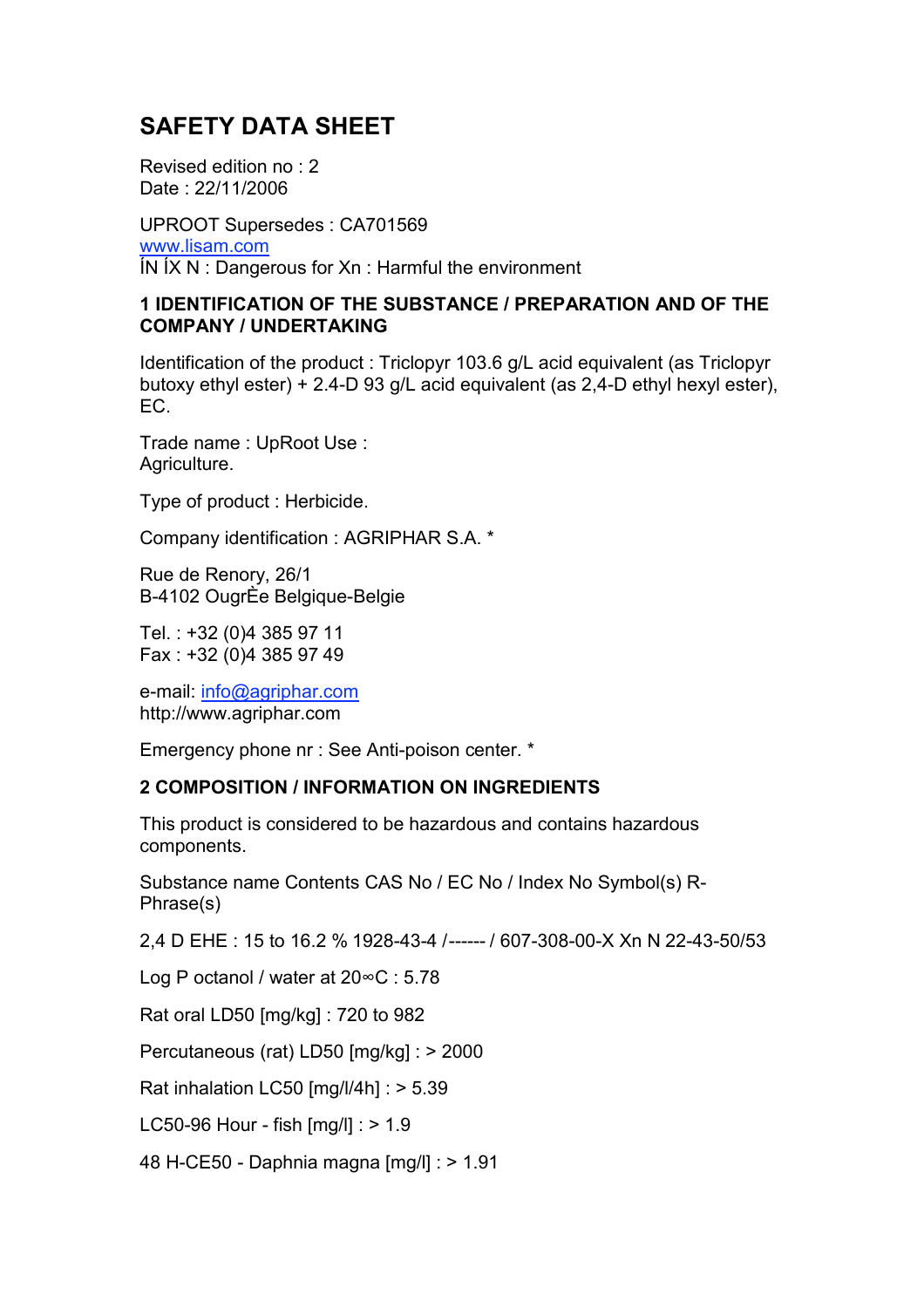IC50 72h Algae [mg/l]: 0.23

Triclopyr BEE: 14 to 16.4 % 64700-56-7 / ----- / ------N Xn 22-43-50/53

Log P octanol / water at 20∞C: -0.45

Rat oral LD50 [mg/kg]: 803

Percutaneous (rat) LD50 [mg/kg]: > 2000

Rat inhalation LC50 [mg/l/4h]: > 4.8

LC50-96 Hour - fish [mg/l]: 0.31

48 H-CE50 - Daphnia magna [mg/l]: 2.9

IC50 72h Algae [mg/l]: > 2.78

Solvent: 50 to 60 % ----- / ----- / ------- n 65-66

Solvent: 5 to 10 % ----- / ----- / --------- 36/38

## **3 HAZARDS IDENTIFICATION**

Risk Phrases: Irritating to eyes and skin. Harmful: may cause lung damage if swallowed. Environmental hazard: Very toxic to aquatic organisms, may cause long-term adverse effects in the aquatic environment.

Primary route of exposure: Skin contact. Vapours inhalation.

Symptoms relating to use

- Inhalation: Overexposure to vapours may result in headache, nausea and reduced blood pressure.

- Skin contact: Repeated or prolonged skin contact may cause irritation progressing to a burn.

AGRIPHAR S.A. Rue de Renory, 26/1 B-4102 OugrÈe Belgique-Belgie

Tel. : +32 (0)4 385 97 11 - Fax : +32 (0)4 385 97 49 - e-mail: [info@agriphar.com -](mailto:info@agriphar.com) [http://www.agriphar.com](http://www.agriphar.com/)

# **SAFETY DATA SHEET**

Revised edition no : 2 Date : 22/11/2006

GENOXONE ZX Supersedes : 22/3/2004

CA701569 [www.lisam.com](http://www.lisam.com/)

## **3 HAZARDS IDENTIFICATION (continued)**

- Eye contact : Eye irritant upon direct contact. Risk of damage to eyes.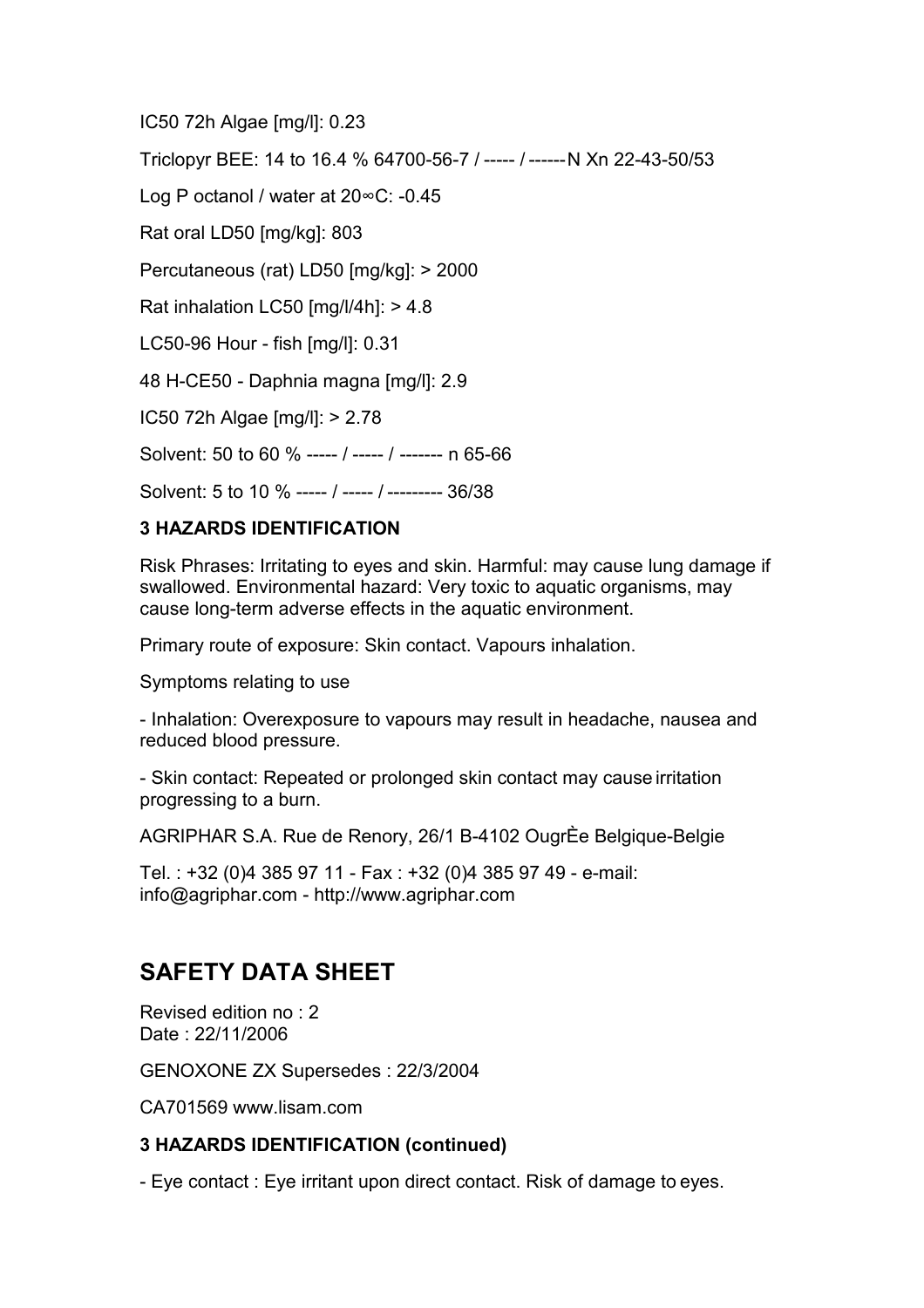- Ingestion : Weakness. Abdominal pain, nausea. Harmful : may cause lung damage if

swallowed.

## **4 FIRST AID MEASURES**

First aid measures

- Inhalation : Assure fresh air breathing. Rest. If breathing is difficult,give oxygen. If not

breathing, give artificial respiration. Obtain medical attention ifbreathing difficulty

persists.

- Skin contact : For even minor contact, immediately remove contaminated clothing/wash skin

thoroughly with mild soap / water. Obtain medical attention if irritation persists.

- Eye contact : In case of eye contact, immediately rinse with clean water for 10-15 minutes.

Obtain emergency medical attention if pain, blinking, tears or redness persist.

- Ingestion : Rinse mouth. DO NOT INDUCE VOMITING. Seek medical attention immediately.

## **5 FIRE-FIGHTING MEASURES**

Flammable class : Not combustible.

Extinguishing media

- Suitable extinguishing media : Small fire: Dry chemical.

Large fire: Alcohol foam. Water spray. Water fog.

- Unsuitable extinguishing media : Do not use a heavy water stream.

Specific hazards : Thermal decomposition generates : Aldehyde. Hydrocarbon. Carbon monoxide. \*

Carbon dioxide. Halogens. Nitrogen oxides.

Protection against fire : Wear proper protective equipment.

Special procedures : Exercise caution when fighting any chemical fire. Avoid (reject) fire-fighting water

to enter environment.

## **6 ACCIDENTAL RELEASE MEASURES**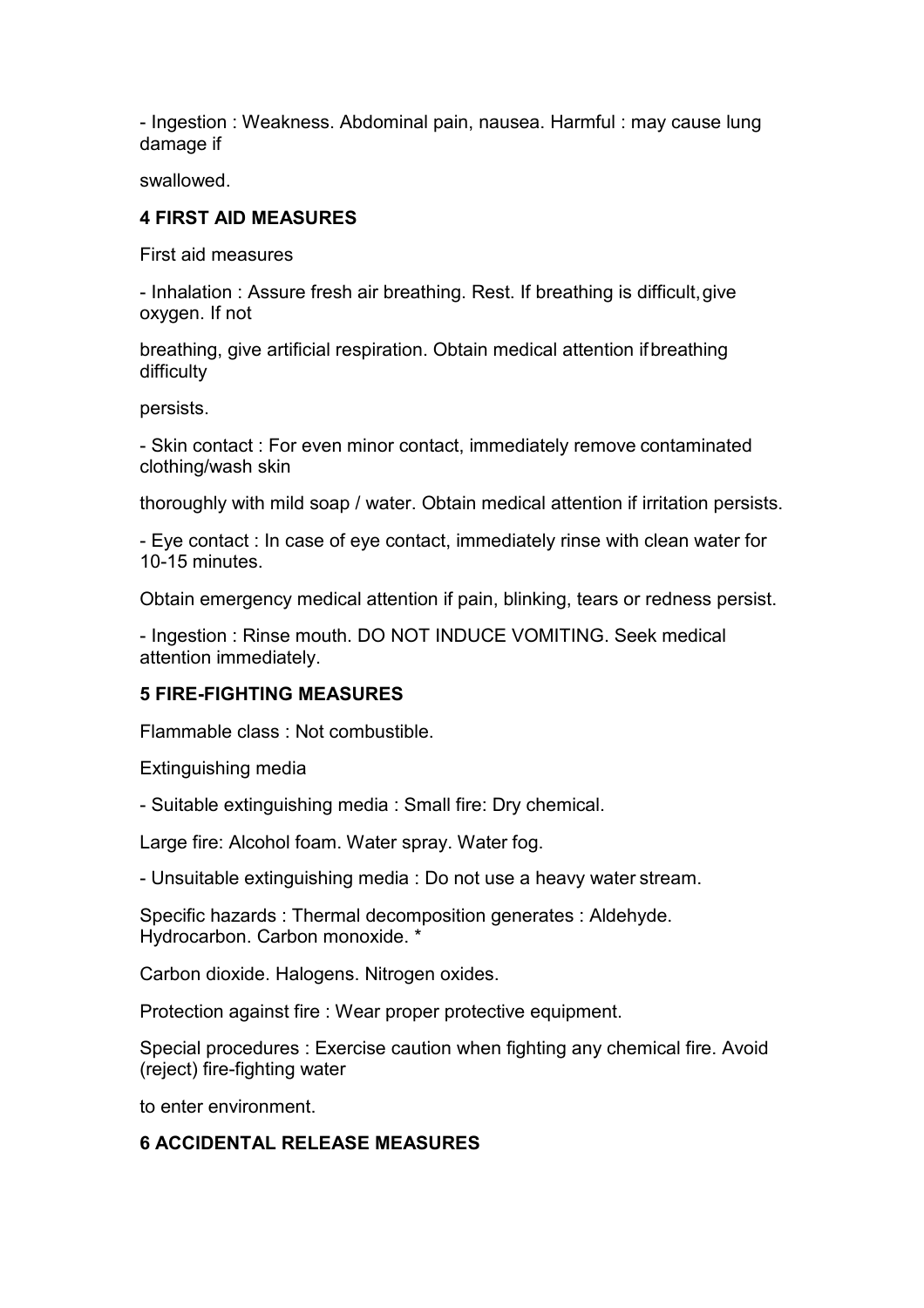Personal precautions : Spill should be handled by trained cleaning personnel properly equipped with

respiratory and eye protection. Respiratory protection equipment may be

necessary.

Environmental precautions : Prevent entry to sewers and public waters. Notify authorities if liquid enters sewers

or public waters.

Clean up methods : Clean up any spills as soon as possible, using an absorbent material to collect it.

Use suitable disposal containers.

#### **7 HANDLING AND STORAGE**

General : No naked lights. No smoking.

Precautions in handling and storage : Handle in accordance with good industrial hygiene and safety procedures.

Storage : Provide local exhaust or general room ventilation to minimize dust and/or vapour

concentrations. Keep container closed when not in use.

Handling : Ensure prompt removal from eyes, skin and clothing. Wash hands and other

exposed areas with mild soap and water before eat, drink or smoke and when

leaving work.

#### **8 EXPOSURE CONTROLS / PERSONAL PROTECTION**

Personal protection  $\mathsf{F} = \mathsf{U}$  :

AGRIPHAR S.A.

Rue de Renory, 26/1 B-4102 OugrÈe Belgique-Belgie

Tel. : +32 (0)4 385 97 11 - Fax : +32 (0)4 385 97 49 - e-mail: [info@agriphar.com -](mailto:info@agriphar.com) [http://www.agriphar.com](http://www.agriphar.com/)

## SAFETY DATA SHEET

Revised edition no : 2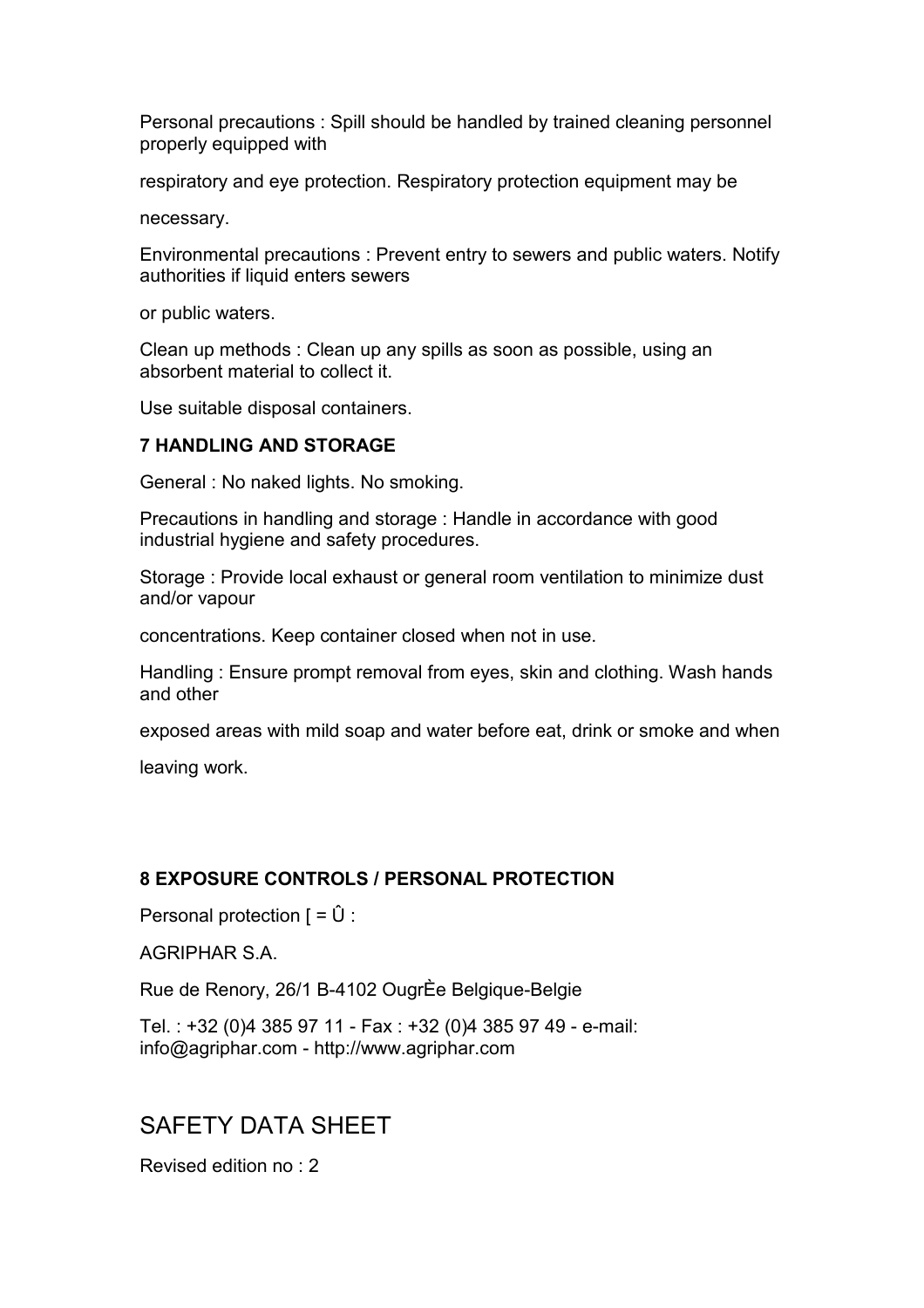Date : 22/11/2006

Uproot CA701569 [www.lisam.com](http://www.lisam.com/)

#### **8 EXPOSURE CONTROLS / PERSONAL PROTECTION (continued)**

- Respiratory protection : Where excessive vapour may result, wearapproved mask.

- Hand protection : Wear suitable gloves resistant to chemical penetration.

- Skin protection : Skin protection appropriate to the conditions of use should be provided.

- Eye protection : Chemical goggles or face shield with safety glasses.

- Ingestion : When using, do not eat, drink or smoke.

Industrial hygiene : Local exhaust and general ventilation must be adequate to meet exposure

standards. Emergency eye wash fountains and safety showers should be available

in the immediate vicinity of any potential exposure.

#### **9 PHYSICAL AND CHEMICAL PROPERTIES**

Physical state at 20 ∞C : Liquid.

Colour : Yellow-brown.

Odour : Characteristic.

pH value : 5

Melting point  $[\infty C] : 0$ 

Density : 0.918

Viscosity at 40∞C [mm2/s] : 2.963

Surface tension [mN/m] : 28.4, 25∞C

Solubility in water : Emulsion.

Flash point [∞C] : 57.6

Auto-ignition temperature [∞C] : 242

#### **10 STABILITY AND REACTIVITY**

Stability and reactivity : Stable.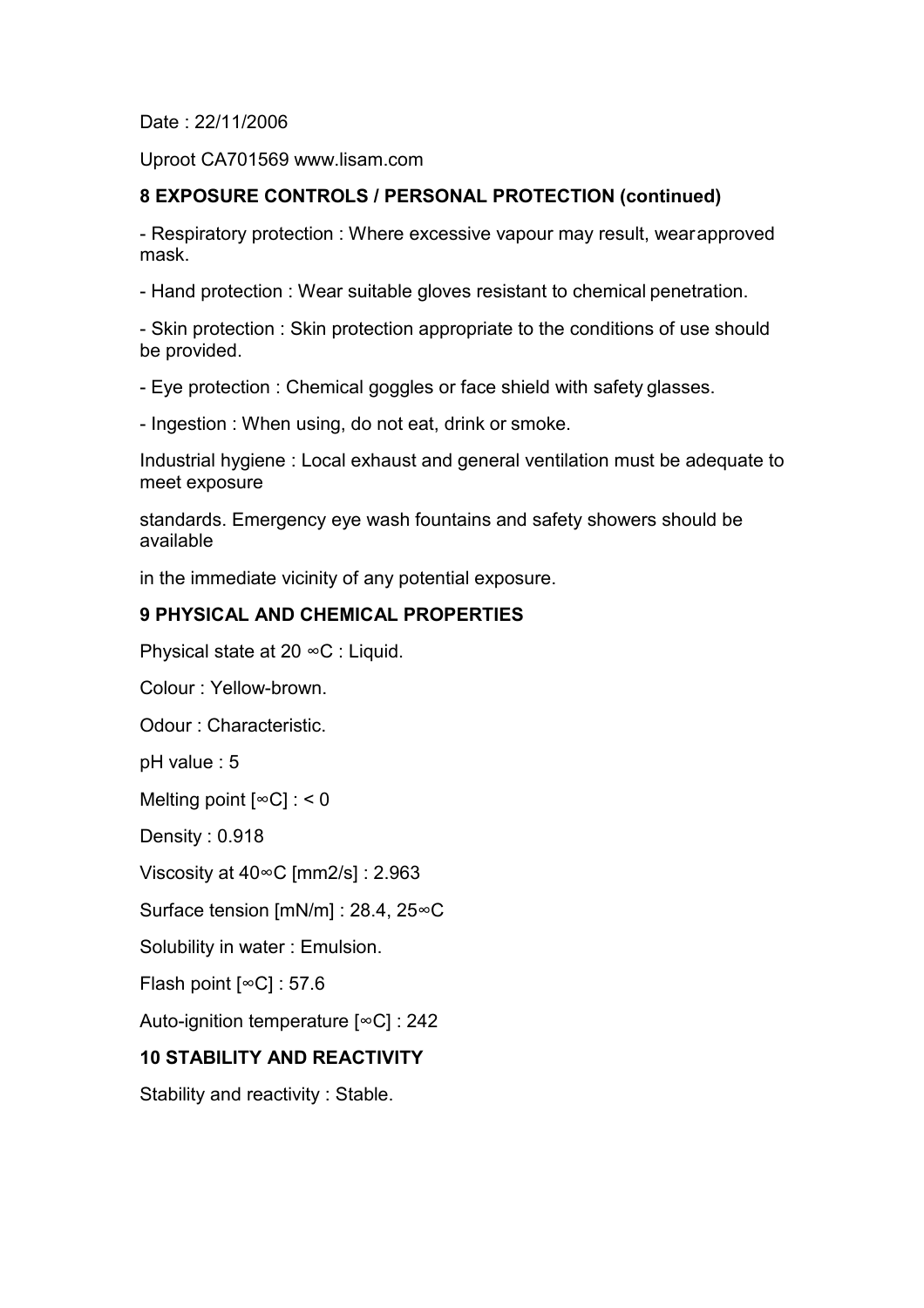Hazardous decomposition products : Thermal decomposition generates : Aldehyde. Hydrocarbon. Carbon monoxide. \*

Carbon dioxide. Halogens. Nitrogen oxides.

Hazardous reactions : Reacts with : Oxidizing agent. Strong acids. Strong bases.

Conditions to avoid : Heat. Direct sunlight.

#### **11 TOXICOLOGICAL INFORMATION**

Acute toxicity

- Dermal : Irritating to skin. Non-sensitizer.

- Ocular : Irritating to eyes.

Rat oral LD50 [mg/kg] : >2000

Rabbit dermal LD50 [mg/kg] : >2000

Rat inhalation LC50 [mg/l/4h] : 5.65

On ingredients : See Heading : Information on ingredients.

#### **12 ECOLOGICAL INFORMATION**

Ecological effects information : Very toxic to aquatic organisms, may cause long-term adverse effects in the

aquatic environment.

LC50-96 Hour - fish [mg/l] : 1.2

48 Hour-EC50 - Daphnia magna [mg/l] : 0.7

IC50 72h Algae [mg/l] : 14

On ingredients : See Heading : Information on ingredients.

AGRIPHAR S.A.

Rue de Renory, 26/1 B-4102 OugrÈe Belgique-Belgie

Tel. : +32 (0)4 385 97 11 - Fax : +32 (0)4 385 97 49 - e-mail: [info@agriphar.com -](mailto:info@agriphar.com) [http://www.agriphar.com](http://www.agriphar.com/)

SAFETY DATA SHEET

Revised edition no : 2

Date : 22/11/2006

GENOXONE ZX Supersedes : 22/3/2004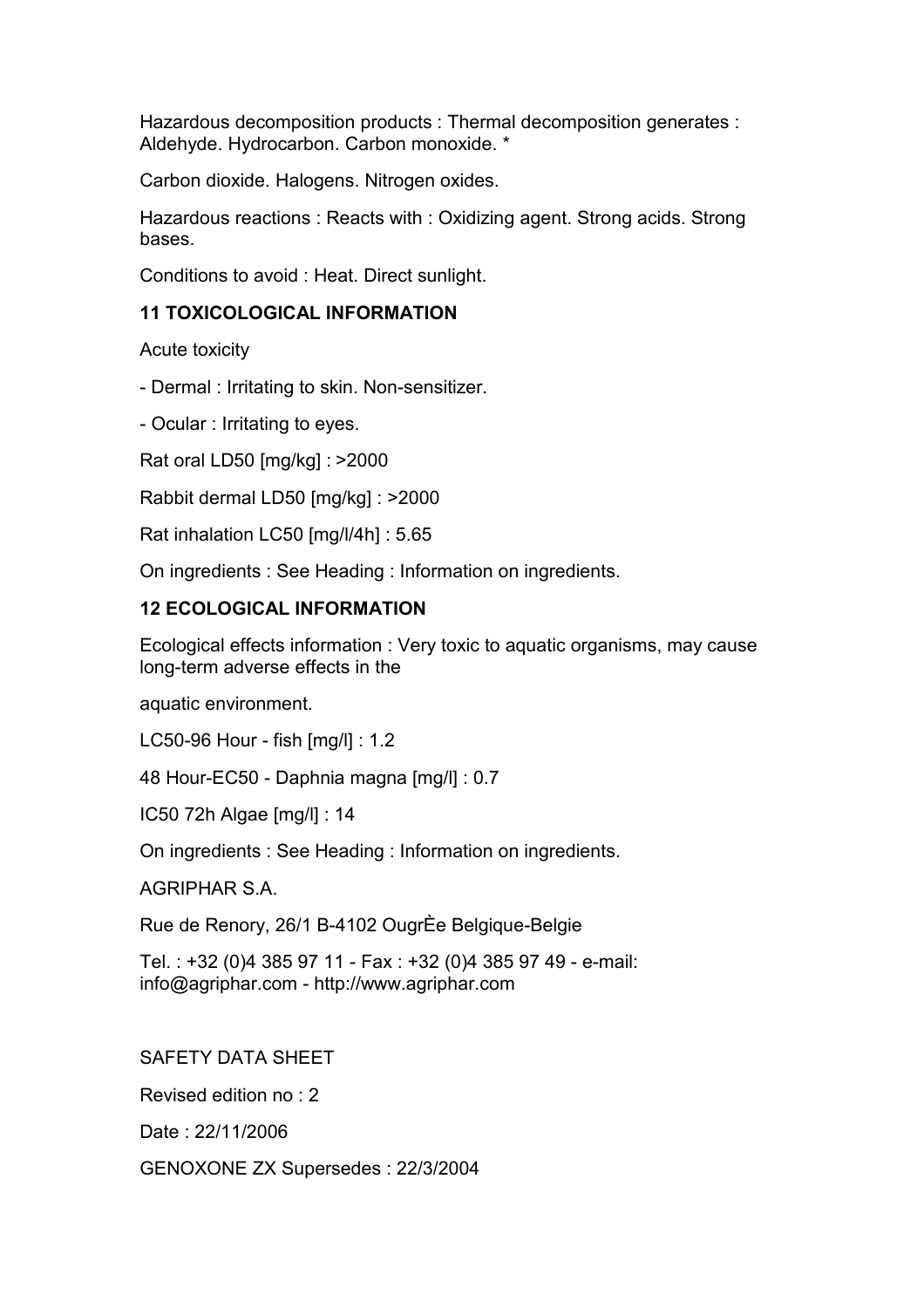CA701569 [www.lisam.com](http://www.lisam.com/)

#### **13 DISPOSAL CONSIDERATIONS**

General : Dispose of this material and its container at hazardous or special waste collection

point. Dispose in a safe manner in accordance with local/national regulations.

#### **14 TRANSPORT INFORMATION**

General information : Ensure vehicle driver is aware of the potential hazards of the load and knows what

to do in the event of an accident or an emergency.

Land transport

- Proper shipping name : UN 3295 HYDROCARBONS, LIQUID,N.O.S. (Kerosine : distillates, hydrotreated

light), 3, III

- UN No. : 3295
- H.I. nr : 30
- ADR/RID : Class : 3
- ADR/RID Packing group : Group : III
- Labelling ADR }

Sea transport

- Proper shipping name : UN 3295 HYDROCARBONS, LIQUID,N.O.S. (Kerosine : distillates, hydrotreated

light), 3, III

- IMO-IMDG code : Class : 3
- IMO Packing group : Group : III
- IMDG-Marine pollution : Marine pollutant
- Hazard Label(s) }‰

Air transport

- Proper shipping name : UN 3295 HYDROCARBONS, LIQUID,N.O.S. (Kerosine : distillates, hydrotreated

light), 3, III

- IATA - Class or division : Class : 3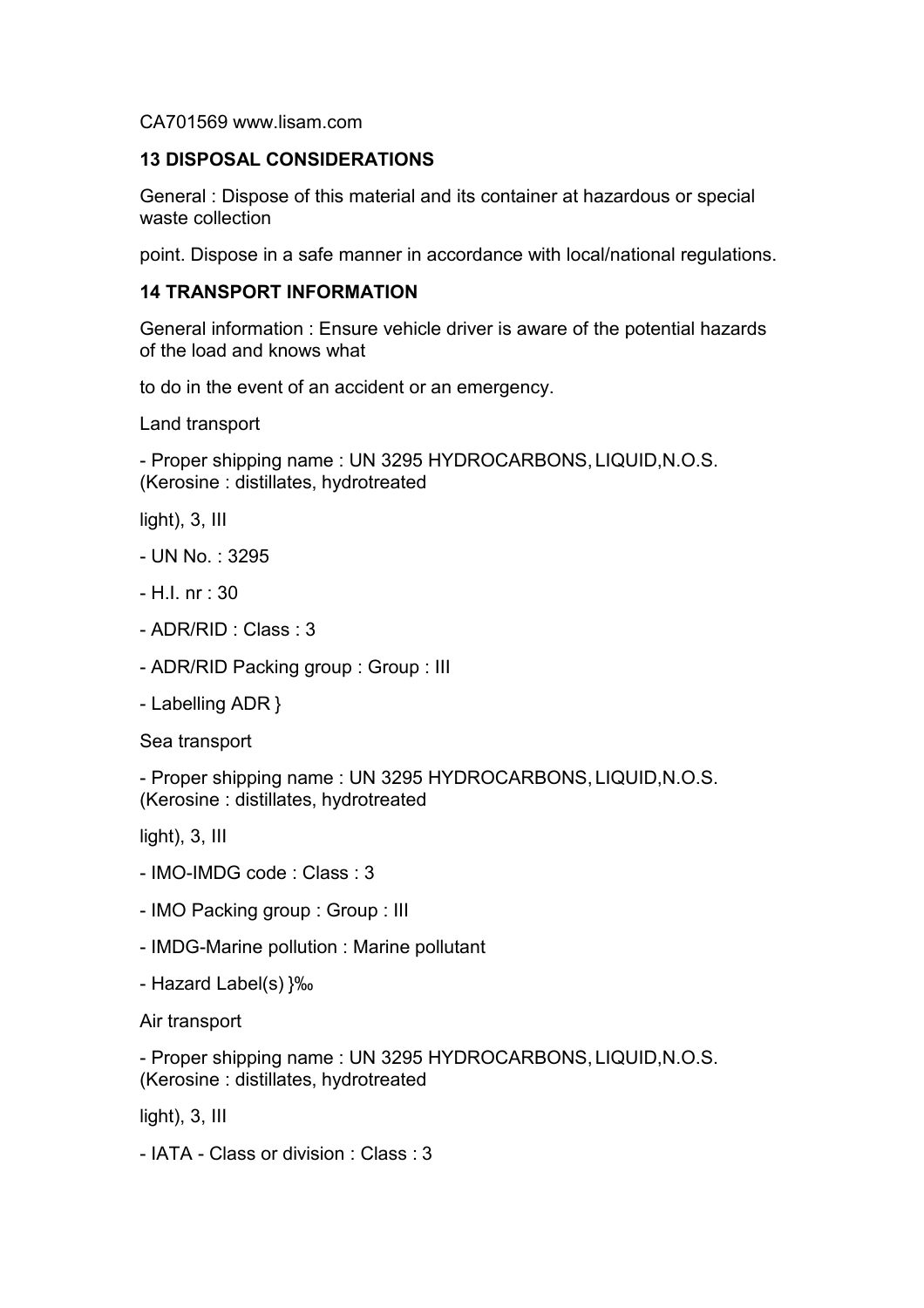- IATA Packing group : Group : III

- Packing instruction : 309/60L - 310/220L

- Hazard Label(s) }

**15** REGULATORY INFORMATION

- Symbol(s) : XN: Harmful.

N : Dangerous for the environment

- R Phrase(s) : R36/38 : Irritating to eyes and skin.

R50/53 : Very toxic to aquatic organisms, may cause long-term adverse effects in

the aquatic environment.

R65 : Harmful : may cause lung damage if swallowed.

- S Phrase(s) : S2 : Keep out of the reach of children.

S13 : Keep away from food, drink and animal feedingstuffs.

S20/21 : When using, do not eat, drink or smoke.

S23 : Do not breathe the gas, fumes, vapours, spray.

S24/25 : Avoid contact with skin and eyes.

S29/35 : Do not empty into drains ; dispose of this material and its container in a

safe way.

S36/37/39 : Wear suitable protective clothing, gloves and eye/face protection.

S61 : Avoid release to the environment. Refer to special instructions/Safety data

#### AGRIPHAR S.A.

Rue de Renory, 26/1 B-4102 OugrÈe Belgique-Belgie

Tel. : +32 (0)4 385 97 11 - Fax : +32 (0)4 385 97 49 - e-mail: [info@agriphar.com -](mailto:info@agriphar.com) [http://www.agriphar.com](http://www.agriphar.com/)

Page : 5 SAFETY DATA SHEET Revised edition no : 2 Date : 22/11/2006 UPROOT Supersedes : 22/3/2004